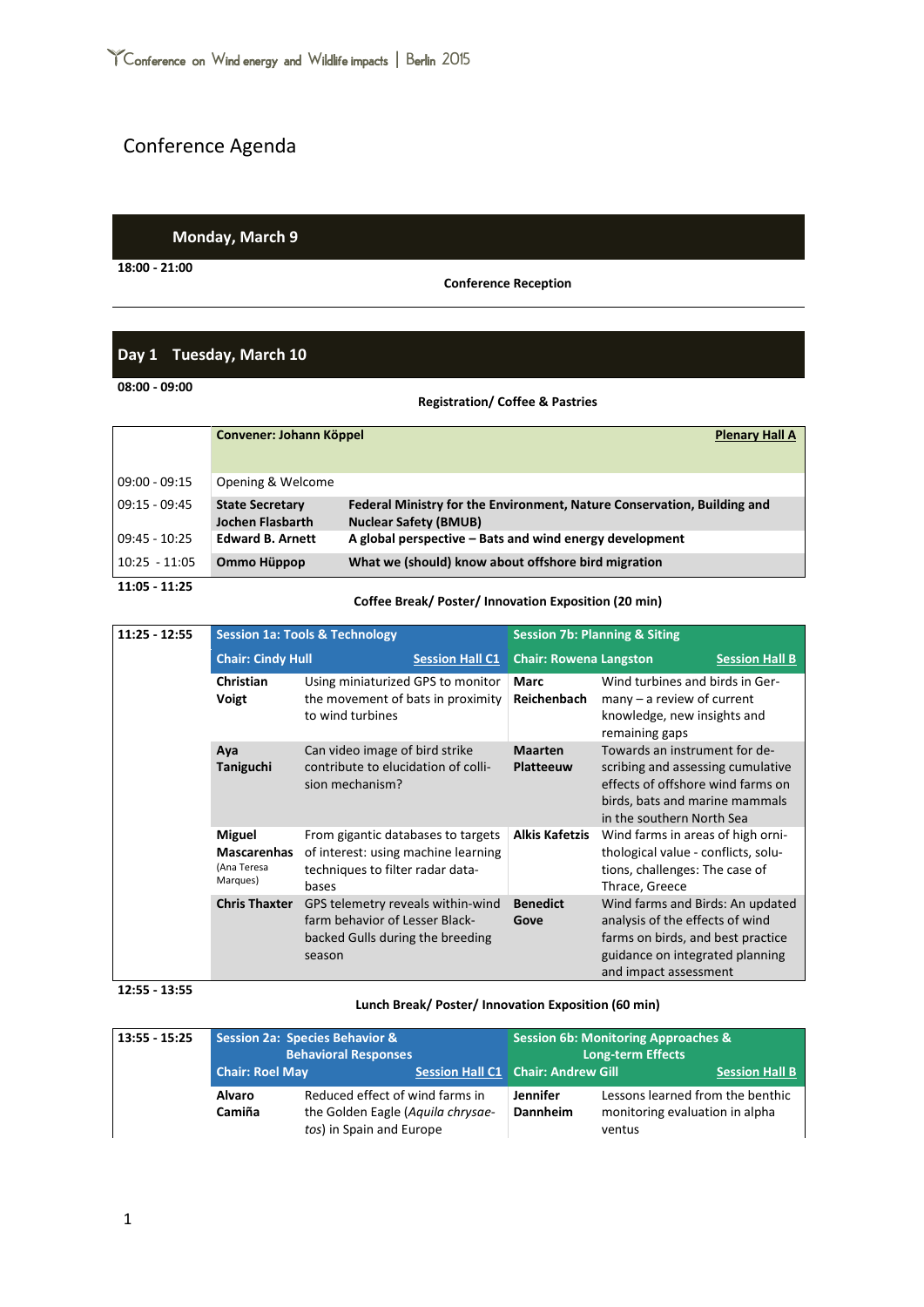| Hendrik V.<br>Evaluating the effects of offshore<br><b>Cris Hein</b><br>Monitoring Bat Activity and Be-<br>wind farms on fish: experiences<br>havior at Wind Turbines Using<br>Winter                                                                                                                                             |
|-----------------------------------------------------------------------------------------------------------------------------------------------------------------------------------------------------------------------------------------------------------------------------------------------------------------------------------|
| from the Netherlands<br>Thermal Imagery and Ultrasonic<br><b>Acoustic Detectors</b>                                                                                                                                                                                                                                               |
| <b>Debbie</b><br>Red Kites and wind farms - telem-<br>The effects of construction and<br>Hermann<br>Hötker<br><b>Russell</b><br>operation of wind farms on har-<br>etry data from the core breeding<br>bour seals (Phoca vitulina).<br>range                                                                                      |
| $15:25 - 16:05$<br>Coffee Break/ Poster/ Innovation Exposition (40 min)                                                                                                                                                                                                                                                           |
| $16:05 - 17:35$<br><b>Session 3a: Collision Risk &amp; Fatality Estimations</b><br><b>Session 5b: Mitigation, Compensation &amp;</b>                                                                                                                                                                                              |
| <b>Effectiveness of Measures</b><br><b>Chair: Edward B. Arnett</b><br><b>Chair: Shawn Smallwood</b><br><b>Session Hall C1</b><br><b>Session Hall B</b>                                                                                                                                                                            |
| <b>Oliver Behr</b><br>'Bat-friendly' operation of wind<br>Forecasting the impacts of future<br>Jay<br><b>Diffendorfer</b><br>turbines - the current status of<br>wind energy development on birds<br>and bats in the United States<br>knowledge and planning proce-<br>dures in Germany                                           |
| <b>Thomas</b><br>Avian mortality in wind farms: the<br>Virginia<br>A large-scale, multi-species as-<br>Grünkorn<br>sessment of avian mortality rates<br><b>Morandini</b><br>State of the Art in Spain<br>at onshore wind turbines in north-<br>ern Germany (PROGRESS)                                                             |
| <b>Regina Bispo</b><br>Enhancing the study design of<br>Joana<br>Compensation scenarios to deal<br>carcass removal trials for bats and<br>with wind farm's impacts on birds:<br><b>Bernardino</b><br>(Anabela Paula)<br>birds at wind farms<br>the challenges of moving from<br>theory to practice                                |
| <b>Sabrina</b><br><b>Ricardo</b><br>Radar assisted shutdown on de-<br>Predictive modelling versus empir-<br>ical data - collision numbers in<br>Tomé<br>mand ensures zero soaring bird<br>Weitekamp<br>relation to flight activity in 55<br>mortality at a wind farm located in<br>German wind farm seasons<br>a migratory flyway |
| 17:35 - 17:45<br>Announcements & Closing<br>Announcements & Closing                                                                                                                                                                                                                                                               |

**17:45 - 21:00**

**Poster Reception/ Innovation Exposition/ Light Refreshments**

# **Day 2 Wednesday, March 11**

### **08:30 - 09:00**

# **Coffee & Pastries**

|                 |                                            | <b>Session 4a: Landscape Features &amp; Gradients</b>                                                                    |                                                      |                                | <b>Session 4b: Landscape Features &amp; Gradients</b>                                                    |                       |
|-----------------|--------------------------------------------|--------------------------------------------------------------------------------------------------------------------------|------------------------------------------------------|--------------------------------|----------------------------------------------------------------------------------------------------------|-----------------------|
|                 | <b>Chair: Åsa Elmqvist</b>                 |                                                                                                                          | <b>Session Hall C2</b>                               | <b>Chair: Christian Voigt</b>  |                                                                                                          | <b>Session Hall B</b> |
| $09:00 - 09:05$ | Welcome & Announcements                    |                                                                                                                          |                                                      | Welcome & Announcements        |                                                                                                          |                       |
| $09:05 - 10:20$ | <b>Allix</b><br><b>Brennink-</b><br>meijer | Bird mortality in two Dutch wind<br>farms: effects of location, spatial<br>design and interactions with pow-<br>er lines |                                                      | Fabio<br><b>Bontadina</b>      | Massive bat migration across the<br>Alps: implications for wind energy<br>development                    |                       |
|                 | Hanjo<br><b>Steinborn</b>                  | Impact of wind turbines on wood-<br>land birds                                                                           |                                                      | <b>Hendrik</b><br><b>Reers</b> | Bat activity at nacelle height over<br>forests                                                           |                       |
|                 | Sonja Krüger                               | Using spatial analyses of Bearded<br>Vulture movements in southern<br>Africa to inform wind turbine<br>placement         |                                                      | Petra Bach                     | Activities and fatalities of Nathusi-<br>us's Bat at different wind farms in<br><b>Northwest Germany</b> |                       |
| 10:20 - 10:40   |                                            |                                                                                                                          | Coffee Break/ Poster/ Innovation Exposition (20 min) |                                |                                                                                                          |                       |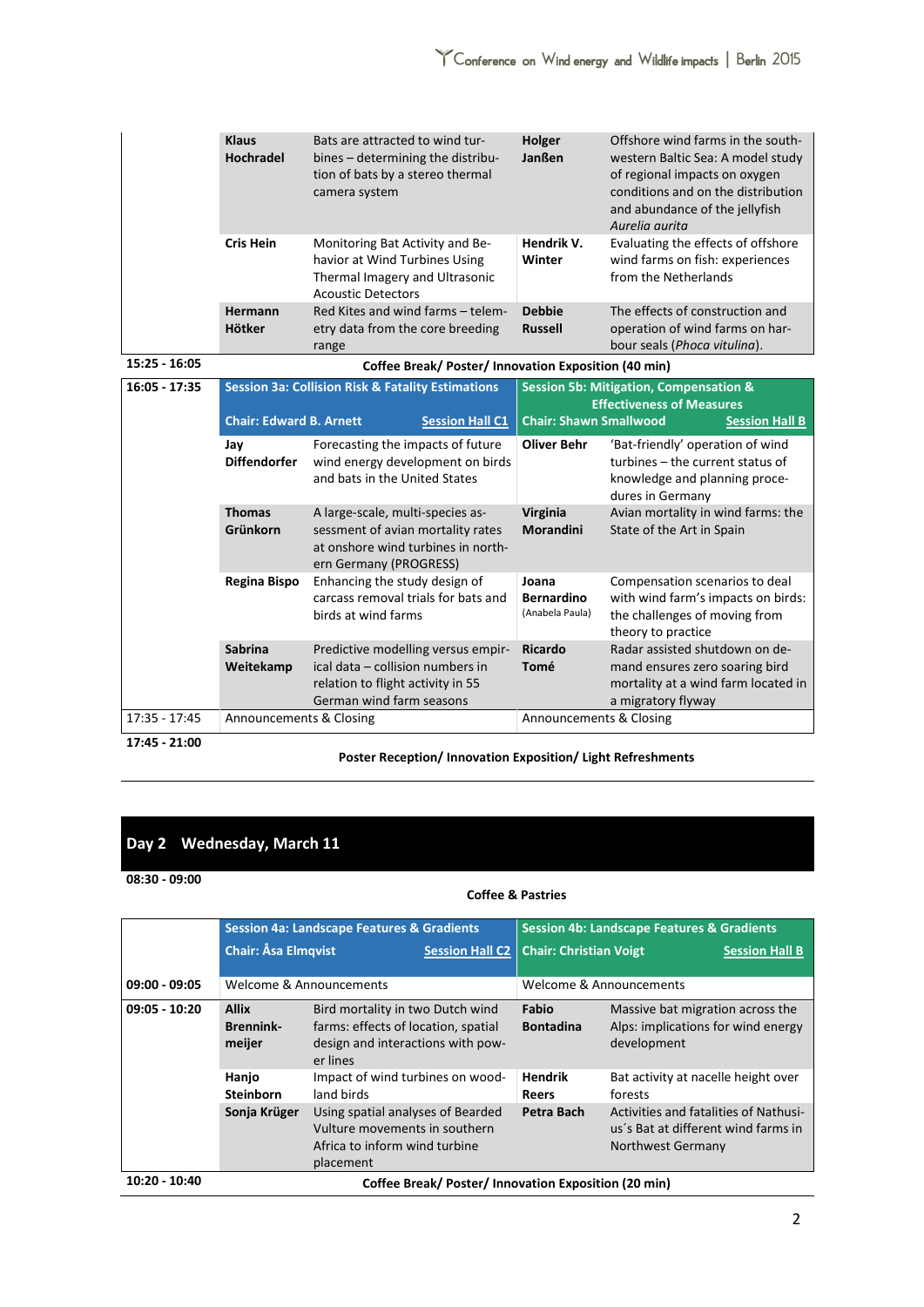| 10:40 - 12:50 | <b>Session 5a: Mitigation, Compensation &amp;</b><br><b>Effectiveness of Measures</b> |                                                                                                                                                                 |                        | <b>Session 3b: Collision Risk &amp; Fatality Estimations</b> |                                                                                                                                           |                       |
|---------------|---------------------------------------------------------------------------------------|-----------------------------------------------------------------------------------------------------------------------------------------------------------------|------------------------|--------------------------------------------------------------|-------------------------------------------------------------------------------------------------------------------------------------------|-----------------------|
|               | <b>Chair: Meike Scheidat</b>                                                          |                                                                                                                                                                 | <b>Session Hall C2</b> | <b>Chair: Kjetil Bevanger</b>                                |                                                                                                                                           | <b>Session Hall B</b> |
|               | Michael<br><b>Bellmann</b>                                                            | Is there a State-of-the-Art regard-<br>ing Noise Mitigation Systems to<br>reduce Pile Driving Noise?                                                            |                        | <b>Julie Beston</b>                                          | Factors affecting avian mortality<br>levels at onshore wind turbines in<br>the United States                                              |                       |
|               | <b>Philipp Stein</b>                                                                  | Measurements of hydrosound<br>emissions and soil vibrations<br>during monopile installation with<br>combinations of independent<br>noise mitigation systems     |                        | <b>Martin</b><br>Perrow                                      | Avoidance of an offshore wind<br>farm by a breeding seabird has<br>implications for the offshore re-<br>newables industry                 |                       |
|               | Alexander<br><b>Schubert</b>                                                          | Noise mitigation reduces negative<br>effects of pile driving on harbour<br>porpoises                                                                            |                        | <b>Matthew</b><br>Merrill                                    | Methodology to assess impacts to<br>wildlife from wind energy devel-<br>opment                                                            |                       |
|               | <b>Eva Philipp</b>                                                                    | Mitigation of piling noise during<br>construction of offshore wind<br>farms - special focus OWP Dan-<br><b>Tysk</b>                                             |                        | <b>Manuela</b><br>Huso                                       | <b>Evidence of Absence or Absence</b><br>of Evidence? Inferring Fatality<br>When $X=0$                                                    |                       |
|               | Heidi van der<br>Meij                                                                 | FaunaGuard implemented in the<br>Dutch North Sea; effectiveness of<br>an acoustic porpoise deterrent<br>device validated                                        |                        | Timothy<br>Coppack                                           | Avian collision risk and micro-<br>avoidance rates determined at an<br>existing offshore wind farm                                        |                       |
|               | Ursula<br><b>Verfuss</b>                                                              | Does noise mitigation matter?<br>Population consequences of piling<br>noise on marine mammals with<br>and without the application of<br>noise reduction methods |                        | Hein<br>Prinsen                                              | Wind farm impact assessment:<br>overview from onshore field stud-<br>ies and application in legislation<br>procedures in the Netherlands. |                       |

**12:50 - 13:50**

**Lunch Break/ Poster/ Innovation Exposition (60 min)**

|                 | <b>Convener: Meike Scheidat</b> |                                                                                                                                                              |                                                                                                                           | <b>Plenary Hall A</b>                                                                                                                     |                       |
|-----------------|---------------------------------|--------------------------------------------------------------------------------------------------------------------------------------------------------------|---------------------------------------------------------------------------------------------------------------------------|-------------------------------------------------------------------------------------------------------------------------------------------|-----------------------|
| $13:50 - 14:30$ | <b>Cindy Hull</b>               |                                                                                                                                                              | Wind energy down under: what have we learnt?                                                                              |                                                                                                                                           |                       |
| $14:30 - 15:10$ | <b>Andrew Gill</b>              |                                                                                                                                                              | Filling gaps in understanding ecologically relevant interactions between<br>marine animals and offshore wind developments |                                                                                                                                           |                       |
| $15:10 - 15:20$ | Change of rooms                 |                                                                                                                                                              |                                                                                                                           |                                                                                                                                           |                       |
| 15:20 - 16:30   | <b>Chair: Hans Buser</b>        | <b>Session 6a: Monitoring Approaches &amp;</b><br><b>Long-term Effects</b><br><b>Session Hall C2</b>                                                         | <b>Chair: Ommo Hüppop</b>                                                                                                 | <b>Session 2b: Species Behavior &amp;</b><br><b>Behavioral Responses</b>                                                                  | <b>Session Hall B</b> |
|                 | <b>Thoralf Hoth</b>             | Are offshore wind farms the wish-<br>ing table for fish? - How demersal<br>fish species benefit from Biofoul-<br>ing?                                        | <b>Jared Wilson</b>                                                                                                       | Estimating the effects of breeding<br>season displacement and barrier<br>effects from offshore wind farms<br>on seabird demographic rates |                       |
|                 | Pavel<br>Zehtindjiev            | Bird migration monitoring in the<br>Saint Nikola Wind Farm territory,<br>NE Bulgaria, and analysis of poten-<br>tial impact after five years of<br>operation | <b>Reinhold Hill</b>                                                                                                      | After construction changes in bird<br>migration patterns at an offshore<br>wind farm                                                      |                       |
| 16:30 - 17:00   | Fiona<br><b>Mathews</b>         | A nationwide assessment of the<br>impacts of wind turbines on bats                                                                                           | Elisabeth<br><b>Debusschere</b>                                                                                           | Offshore pile-driving and young<br>fish, a destructive marriage?                                                                          |                       |

**Coffee Break (30 min)**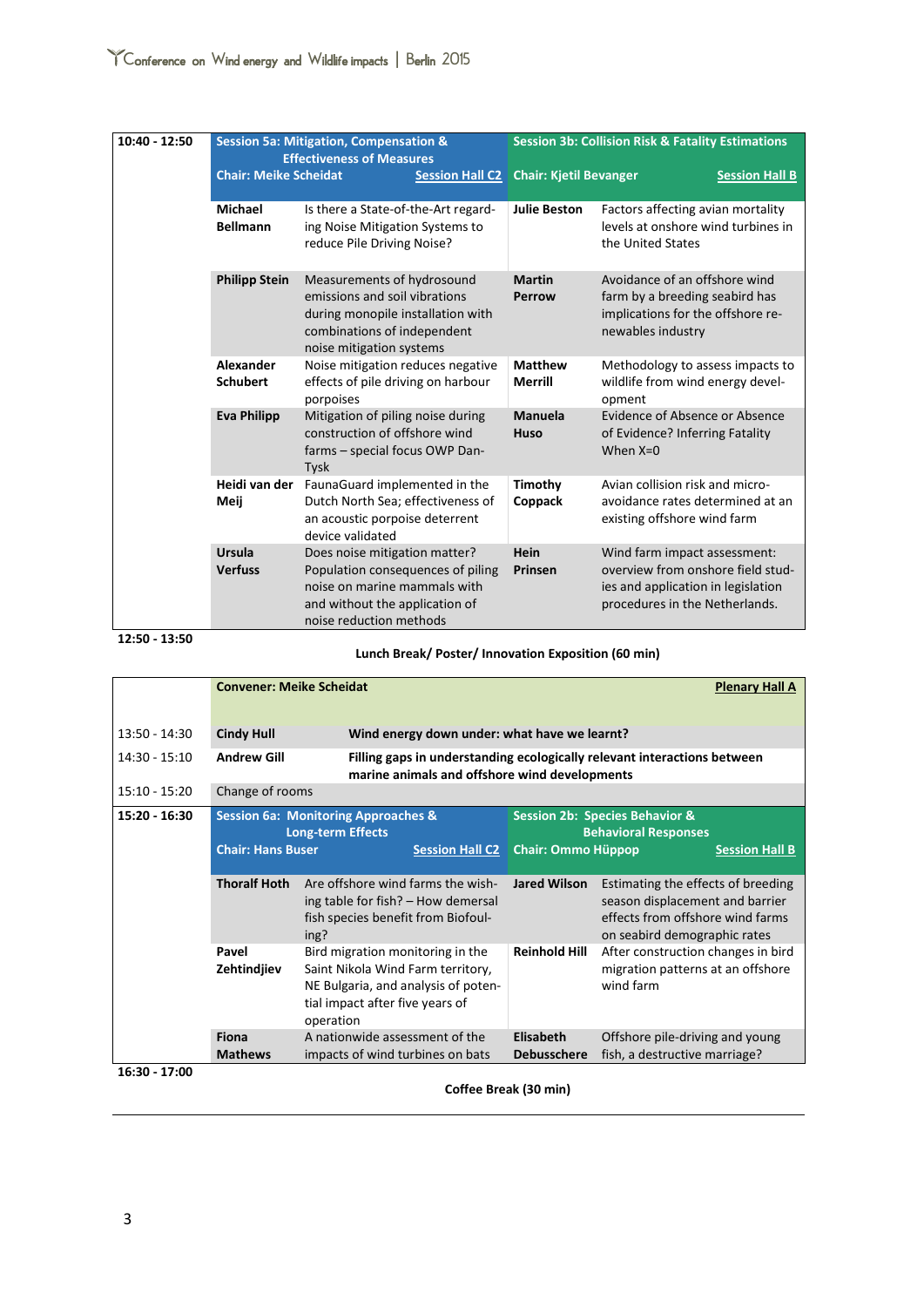|                 | Convener: J.-O. Helldin | <b>Plenary Hall A</b>                                                                                                            |
|-----------------|-------------------------|----------------------------------------------------------------------------------------------------------------------------------|
| 17:00 - 17:40   | <b>Roel May</b>         | Avoid being trapped: Theoretical foundations for avian responses to wind<br>turbines                                             |
| 17:40 - 18:20   | <b>Kjetil Bevanger</b>  | Facts on bird collisions with power lines – have we taken it on board to<br>understand and mitigate bird wind-turbine conflicts? |
| 18:20 - 18:30   | Closing & Announcements |                                                                                                                                  |
| $18:30 - 22:00$ |                         |                                                                                                                                  |

**Conference Dinner**

# **Day 3 Thursday, March 12**

**08:30 - 09:00**

## **Coffee & Pastries**

|                 | <b>Session 7a: Planning &amp; Siting</b> |                                                                                                                                                                   |                         | <b>Session 1b: Tools &amp; Technology</b> |                                                                                                                                     |                       |  |
|-----------------|------------------------------------------|-------------------------------------------------------------------------------------------------------------------------------------------------------------------|-------------------------|-------------------------------------------|-------------------------------------------------------------------------------------------------------------------------------------|-----------------------|--|
|                 | <b>Chair: J.-O. Helldin</b>              |                                                                                                                                                                   | <b>Session Hall C2</b>  | <b>Chair: Marc Reichenbach</b>            |                                                                                                                                     | <b>Session Hall B</b> |  |
| $09:00 - 09:05$ | Welcome & Announcements                  |                                                                                                                                                                   | Welcome & Announcements |                                           |                                                                                                                                     |                       |  |
| $09:05 - 10:55$ | <b>Tristram</b><br><b>Allinson</b>       | Introducing a New Avian Sensitivi-<br>ty Mapping Tool to Support Sus-<br>tainable Renewable Energy Devel-<br>opment in Northeastern Africa<br>and the Middle East |                         | Rowena<br>Langston                        | Exploring the utility of bird-borne<br>telemetry in wind energy envi-<br>ronmental impact assessment                                |                       |  |
|                 | Deron<br>Lawrence                        | Eagle Conservation Plan and the<br><b>NEPA Environmental Assessment:</b><br>Permitting Nexus of Adaptive<br>Management and Mitigation                             |                         | Jan<br><b>Reubens</b>                     | Acoustic telemetry for fish - appli-<br>cations for monitoring and man-<br>agement                                                  |                       |  |
|                 | Ulla<br>Mörtberg                         | Wind power planning in Sweden -<br>the treatment of biodiversity and<br>ecosystem services                                                                        |                         | <b>Karen</b><br><b>Krijgsveld</b>         | Bird collisions at OWEZ offshore<br>wind farm measured with WT-bird                                                                 |                       |  |
|                 | Veronika<br><b>Braunisch</b>             | A spatial concept for guiding wind<br>power development in endan-<br>gered species' habitats: Underpin-<br>ning the precautionary principle<br>with evidence.     |                         | Görres<br>Grenzdörffer                    | A bird's-eye view of offshore wind<br>energy and wildlife: optimizing the<br>sampling design for digital aerial<br>surveys          |                       |  |
|                 | <b>Karin Sinclair</b>                    | WREN - A New International<br>Collaborative Under the Interna-<br>tional Energy Agency                                                                            |                         | Caroline<br>Höschle                       | Applying the wireless detection<br>system (WDS)-a real-time moni-<br>toring tool for porpoise activity<br>around construction sites |                       |  |

**10:55 - 11:15**

## **Coffee Break/ Poster/ Innovation Exposition (20 min)**

|                 | Convener: Johann Köppel                                                                                                                                                                                                                                                             | <b>Session Hall C2</b> |                    | <b>Convener: Michelle Portman</b>                                                                                                                                                                                             | <b>Plenary Hall A</b> |
|-----------------|-------------------------------------------------------------------------------------------------------------------------------------------------------------------------------------------------------------------------------------------------------------------------------------|------------------------|--------------------|-------------------------------------------------------------------------------------------------------------------------------------------------------------------------------------------------------------------------------|-----------------------|
| $11:15 - 12:35$ | <b>WREN Panel (80min)</b>                                                                                                                                                                                                                                                           |                        |                    | <b>Short Presentations &amp; Debate (80min)</b>                                                                                                                                                                               |                       |
|                 | WREN - Working Together to Resolve Environ-<br>mental Effects of Wind Energy                                                                                                                                                                                                        |                        | <b>Lothar Bach</b> | The importance of offshore bat<br>investigation in wind farm plan-<br>ning                                                                                                                                                    |                       |
|                 | VISION IEA Wind Task $34$ – WREN is the leading<br>international forum for supporting deployment of<br>wind energy technology across the globe through<br>a better understanding of environmental issues,<br>efficient monitoring programs, and effective<br>mitigation strategies. |                        | <b>Adeline Bas</b> | Ecological Equivalency and Offset-<br>ting in the context of Offshore<br>Wind Farms: Myth or Reality? A<br>discussion on the practice of off-<br>setting through the example of<br>offshore wind farms projects in<br>France. |                       |